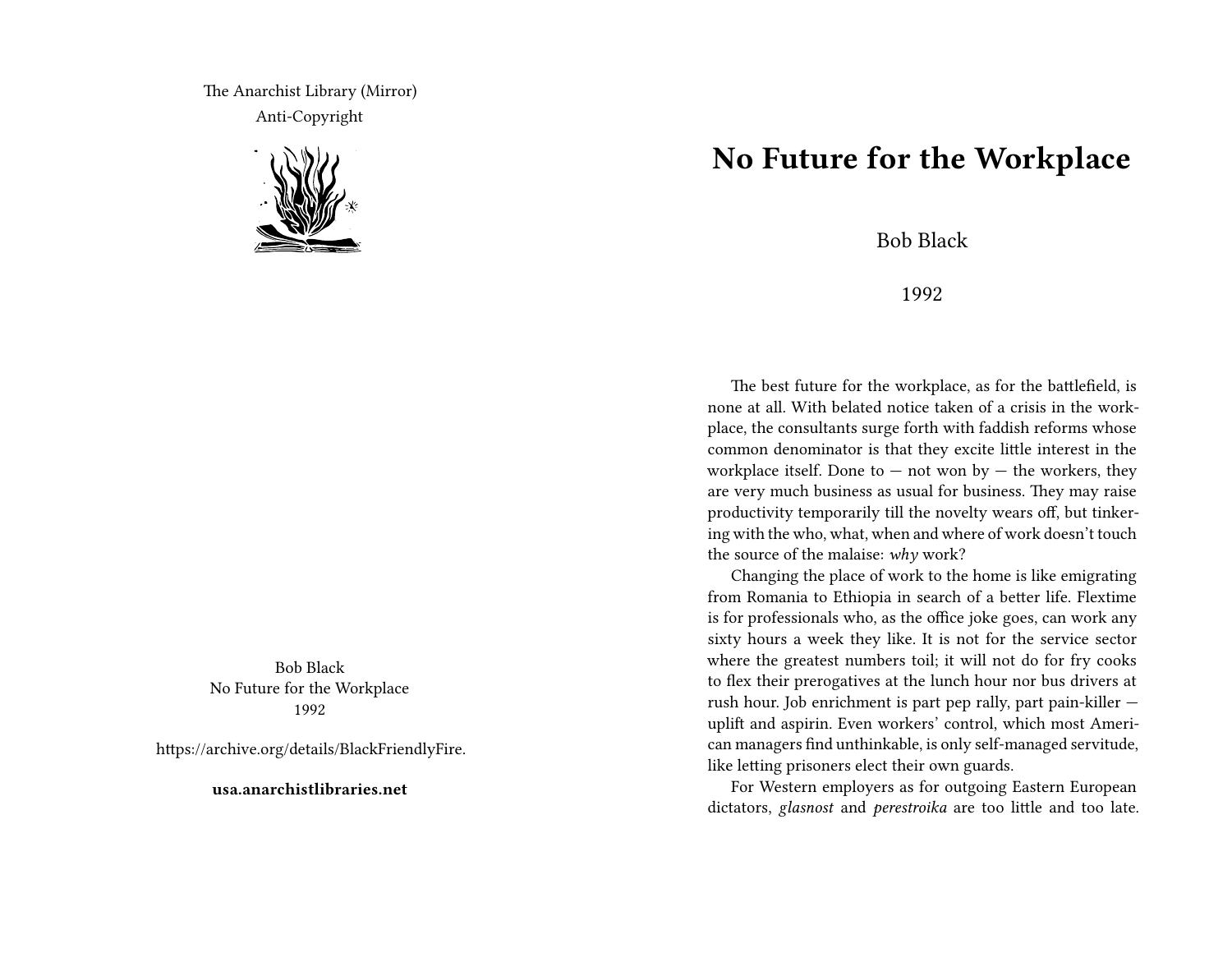Measures that would have been applauded by 19th century socialist and anarchist militants (indeed, that's whom they were cribbed from by the consultants) at best meet now with sullen indifference, and at worst are taken as signs of weakness. Especially for American bosses, relatively backward in management style as in other ways, concessions would only arouse expectations they cannot fulfill and yet remain in charge. The democracy movements worldwide have swept away the small fry. The only enemy is the common enemy. The workplace is the last bastion of authoritarian coercion. Disenchantment with work runs as deeply here as disenchantment with Communism in the East. Indeed many were not all that enchanted to begin with. Why did they submit? Why do we? We have no choice. There is far more evidence of a revolt against work than there had been of a revolt against Communism. Were it otherwise, there would be no market for tranquilizers like job redesign or job enrichment. The worker at work, as to a tragic extent off the job, is passive-aggressive. Not for him the collective solidarity heroics of labor's past. But absenteeism, jobjumping, theft of goods and services, self-sedation with drink or drugs, and effort so perfunctory it may cross the line to count as sabotage — these are how the little fish emulate the big fish who market junk bonds and loot S & L's. What if there was a general strike — and it proved permanent because it made no demands, it was *already* the satisfaction of all demands? There was a time the unions could have thwarted anything like that, but they don't count any more.

The future belongs to the zerowork movement, should one well up, unless its object is impossible because work is inevitable. Do not even the consultants and the technofuturologists at their most fantastic take work for granted? Indeed they do, which is reason enough to be sceptical. They never yet foresaw a future that came to pass. They prophesied moving sidewalks and single family air-cars, not computers and recombinant DNA. Their American Century was Japanese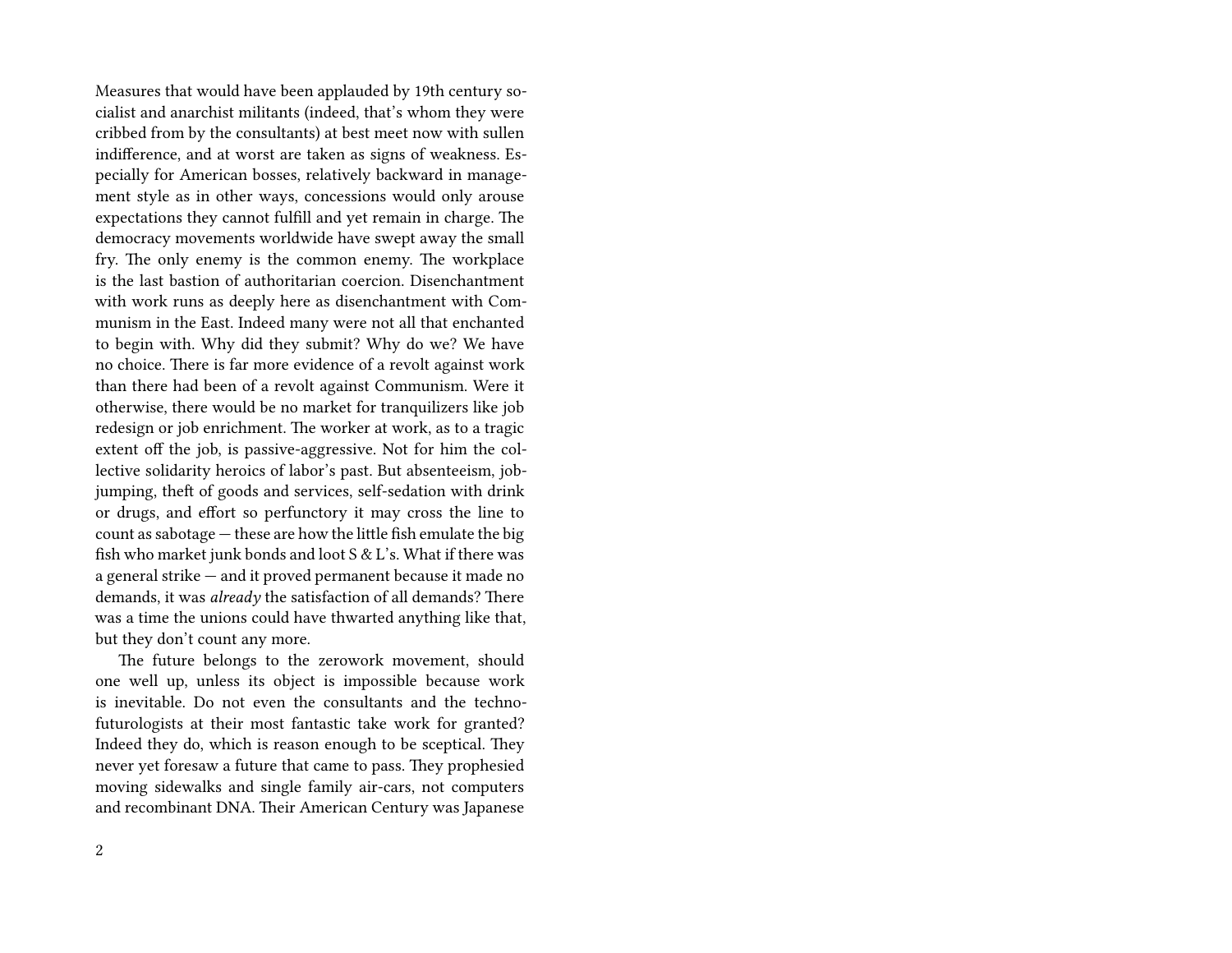before it was half over. Futurologists are always wrong because they are only extrapolators, the limit of their vision is more of the same — although history (the record of previous futures) is replete with discontinuities, with surprises like Eastern Europe. Attend to the utopians instead. Since they believe life could be different, what they say just might be true. "Work," referring to what workers do, should not be confused with exertion; play can be more strenuous than work. Work is compulsory production, something done for some other reason than the satisfaction of doing it. That other reason might be violence (slavery), dearth (employment) or an internalized compulsion (the Calvinist's "calling," the Buddhist's "right livelihood," the Syndicalist's "duty to serve the People"). Unlike the play impulse, none of these motives maximizes our productive potential; work is not very productive although output is its only justification. Enter the consultants with their toys.

Although it does not have to be, play can be productive, so forced labor may not be necessary. When we work we produce without pleasure so as to consume without creating containers drained and filled, drained and filled, like the locks of a canal. Job enrichment? The phrase implies a prior condition of job impoverishment which debunks the myth of work as a source of wealth. Work devalues life by appropriating something so priceless it cannot be bought back no matter how high the GNP is.

*Life* enrichment, on the other hand, consists of the suppression of many jobs and the recreation, in every sense, of the others as activities intrinsically enjoyable — if not to every one for any length of time, then for some people, at some times, in some circumstances. Work standardizes people as it does products, but since people by nature strive to produce themselves, work wastes effort lost to conflict and stress. Play is pluralistic, bringing *into play* the full panoply of talents and passions submerged by work and anaesthetized by leisure. The work